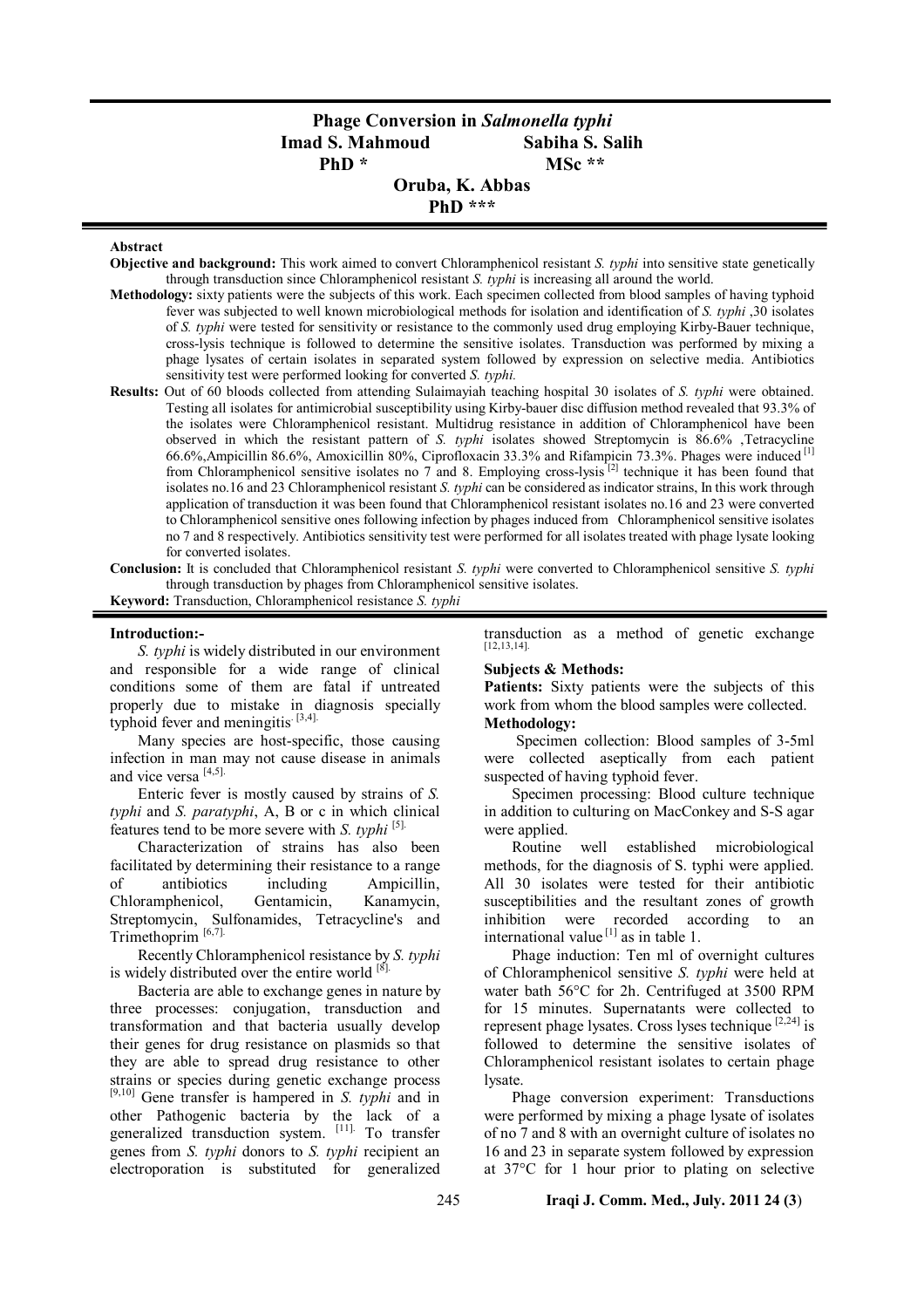| Antimicrobial      | Code          | Disc potency   | Diameter of zone inhibition |              |                  |
|--------------------|---------------|----------------|-----------------------------|--------------|------------------|
|                    |               | Mcg/Disc       | <b>Resistant</b>            | intermediate | <b>Sensitive</b> |
| Ampicillin         | AM            | 10             | $\leq11$                    | $12 - 13$    | $\geq 20$        |
| Cefotaxime         | CTX           | 30             | $\leq$ 14                   | $15 - 22$    | $\geq$ 23        |
| Cephalexine        | КF            |                | $\leq$ 14                   | $15 - 17$    | $\geq 18$        |
| Chloramphenicol    | $\mathcal{C}$ | 30             | $\leq$ 12                   | $13 - 17$    | $\geq 18$        |
| Ciprofloxacine     | CIP           | 10             | $\leq15$                    | $16 - 20$    | $\geq$ 21        |
| Clindamycine       | <b>CN</b>     | $\overline{2}$ | $\leq$ 12                   | 13-17        | $\geq 18$        |
| Tobramycin         | TM            | 10             | $\leq$ 13                   | $13 - 14$    | $\geq$ 15        |
| Erythromaycin      | E             | 15             | $\leq$ 13                   | $14 - 17$    | $\geq 18$        |
| <b>Ampiclox</b>    | AMP           | 30             | $\leq$ 14                   | $15 - 16$    | $\geq$ 17        |
| Gentamycin         | GN            | 10             | $\leq$ 12                   | $13 - 14$    | $\geq$ 15        |
| Nalidixic acid     | NAL           | 30             | $\leq$ 13                   | 14-18        | $\geq$ 19        |
| <b>Pencillin G</b> | PG            | 6              | $\leq$ 20                   | $21 - 28$    | $\geq$ 20        |
| <b>Rifampicin</b>  | RA            | 5              | $\leq 16$                   | 17-19        | $\geq$ 20        |
| Co-Trimoxazole     | <b>SXT</b>    | 25             | $\leq18$                    | 19-23        | $\geq 24 - 32$   |
| Amoxicillin        | AMX           | 10             | $\leq$ 19                   |              | $\geq$ 29        |
| Amikcin            | AN            | 30             | $\leq$ 14                   | $15 - 16$    | $\geq$ 17        |

Table 1: Interpretation of zone inhibition by using Kirby & Bauer method (disc diffusion method).

#### **Results:-**

In this study 30 isolates of *S. typhi* out of 60 samples of blood were the subject of this study in which all isolates were subjected to antimicrobial sensitivity test of agar diffusion and transduction.

Susceptibility of an isolate of *S. typhi* to a certain antimicrobial is based on international values of the manufacture.

The following resistant pattern of *S. typhi* isolates was observed in which Chloramphenicol, 93.3%,<br>Ampicillin. 86.6%. Amoxicillin. 80%. Ampicillin, 86.6%, Amoxicillin, 80%, Ciprofloxacillin, 33.3% Streptomycin, 86.6%, Tetracycline, 66.6% and Rifampicin 73.3%.

Multidrug resistant *S. typhi* i.e resistance to 3 or more antibiotics was observed in this study.

Our attention have been focused on Chloramphenicol resistant *S. typhi* and attempt were done to convert Chloramphenicol resistant *S. typhi* in to sensitive one through genetic application of one of the main methods of gene transfer between bacteria i.e transduction.  $[11,12,13]$ .

No conversion of Chloramphenicol resistant *S. typhi* into Chloramphenicol

sensitive one has been observed in the literature before our report.

In this study Chloramphenicol resistant *S. typhi* isolates no 16 and 23 were transduced into Chloramphenicol sensitive ones by infection by phages induced  $[2,3]$  from Chloramphenicol sensitive *S. typhi* isolates no. 7 and 8 respectively.

# **Discussion:-**

It has been claimed by some workers  $[15,16,17]$  that resistance of *S.typhi* to Chloramphenicol 13%,

Ampicilline, 13%, Amoxicillin, 0%, Ciprofloxacillin 10% and concluded that there is significant decrease over the years in resistance to Chloramphenicol was noticed.

Our results disagree with those results since it has been shown that there is increases in resistance of *S. typhi* to Chloramphenicol and other antibiotics, this is because as it is confirmed by others  $[16]$  who showed that resistance of *S. typhi* to Chloramphenicol is increasing Chloramphenicol resistant *S. typhi* were reported by several workers [17,18,19].

Since *S. typhi* is one of the most resistant organisms with multi-drug resistant strains. This could be to either due to abuse of drug or to widely distribution of plasmids which transfer drug resistant between bacteria.

Multi-drug resist *S. typhi* which is reported in this study seems to confirm other reports of other workers<sup>[20,21,22,23]</sup>.

In this work Chloramphenicol resistant *S. typhi* were converted to sensitive ones by the action of phages from sensitive to Chloramphenicol *S.typhi* donors. The role of plasmids can be ruled out since plasmids transfer genes of resistance to antibiotic and not genes of sensitivity.

Gene transfer is hampered in *S. typhi* and other pathogenic bacteria by the lack of generalized transduction system.<sup>[11]</sup>

We over combed the problem of lack of generalized transducing system in *S. typhi* by the addition of few drops of  $20\%$  Cacl<sub>2</sub> solution to the phage bacterial culture mixture.[24,25].